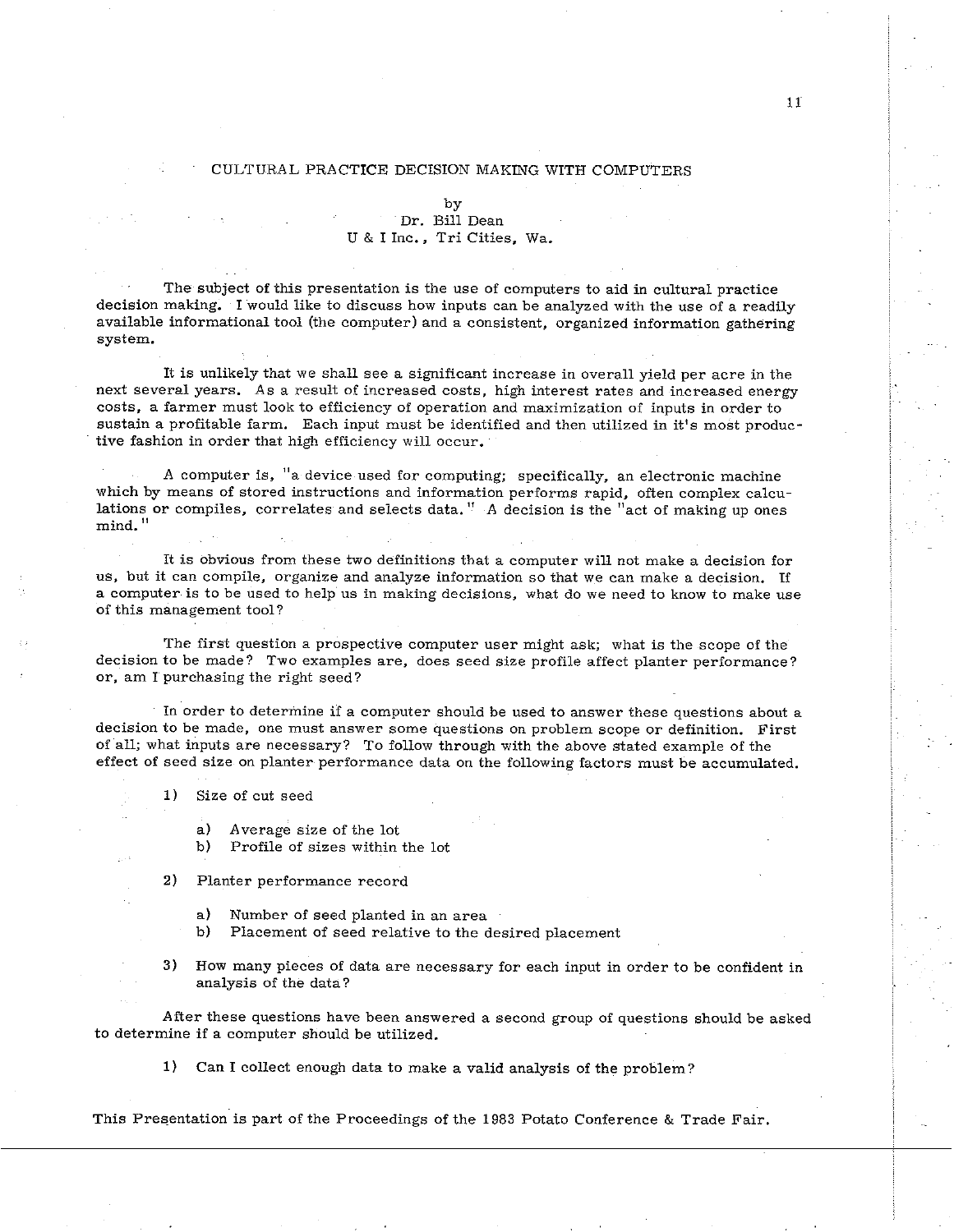- 2) Do I need a computer to compile, organize or analyze the data or can I do the calculations on a calculator?
- **3)** Can something be done to improve the operation if the data is correct, calculations are accurate and an analysis is made?

Let's presume due to data volume and analytical complexity and need for speed that we have decided a computer is necessary and one of appropriate size for the operation has been acquired to help in making the decision about purchasing the right seed. The following is one approach to utilization of a computer system for making this decision.

Question: Am I purchasing the right potato seed for planting with my planters?

Sub-Questions:

- 1) Does the size of the seed I purchase affect the seed cutting equipment's ability to cut the correct size of seed?
- **2)** Does the size of the cut seed affect the ability of the planters to plant accurately?
- **3)** Does planter accuracy affect yield or quality of the crop?

In order to perform this exercise, we shall assume that question **#3** (Does planter accuracy affect yield or quality of the crop?) has a positive answer; the quality and yield of the crop is affected by planter accuracy.

How is a program developed? The first input that needs to be measured is the size of the seed which is bought from the seed producer (delivered seed). Seed tubers are weighed, grouped lnto size catagories and a table or graph is made (Table 1 and Fig. 1).

Table 1.

## DELIVERED SEED PAYMENT **WEIGHT** PERCENT

| Delivery<br>Date.                    | Below<br>$11/2$ oz. |                  |              |              |             | Above  |
|--------------------------------------|---------------------|------------------|--------------|--------------|-------------|--------|
|                                      |                     | $1.1/2 - 3.0z$ . | $3 - 6.02$ . | $6 - 10$ oz. | 10 - 12 oz. | 12 oz. |
| $82 - 02 - 25$                       | .90                 | 15.51            | 62.66        | 20.91        | .00         | .00.   |
| $82 - 02 - 26$                       | 1.36                | 22.70            | 62.26        | 13.35        | $\sim 30$ . | .00.   |
| $82 - 03 - 02$                       | 2.32                | 30.52            | 52.10        | 13.79        | $-1.25 -$   | 00.    |
| $82 - 03 - 03$                       | 1.45                | 25.53            | 50.79        | 19.67        | 2.13        | .41    |
| $82 - 03 - 04$                       | .94                 | 23.44            | 29.59        | 38.27        | 6.64.       | 1.09   |
| $82 - 03 - 09$                       | .36                 | 20.46            | 67.28        | 10.23        | - 93        | .71    |
| $82 - 03 - 10$                       | 3.29                | 35.45            | 50.44        | 8.52         | 2.28        | .00.   |
| $82 - 03 - 11$                       | 1.81                | 18.89            | 58.99        | 9.16         | 9.54        | 1.57   |
| $82 - 03 - 12$                       | 3.72                | 24.70            | 45.84        | $-18.05$     | 5.12        | 2.53   |
| $82 - 03 - 13$                       | 3.84                | 25.27            | 58.87        | 8.90         | 2.23        | .85    |
| $82 - 03 - 16$                       | .26                 | 16.80            | 41.67        | 31.60        | 7.05        | 2.58   |
| $82 - 03 - 17$                       | .45                 | 36.67            | 42.81        | 19.44        | .60         | .00.   |
|                                      |                     |                  |              |              |             |        |
| Grower Lot Average<br>Weight Percent | 1.63                | 24.35            | 52.79        | 17.36        | 2.97        | .87    |

Grower Number - 36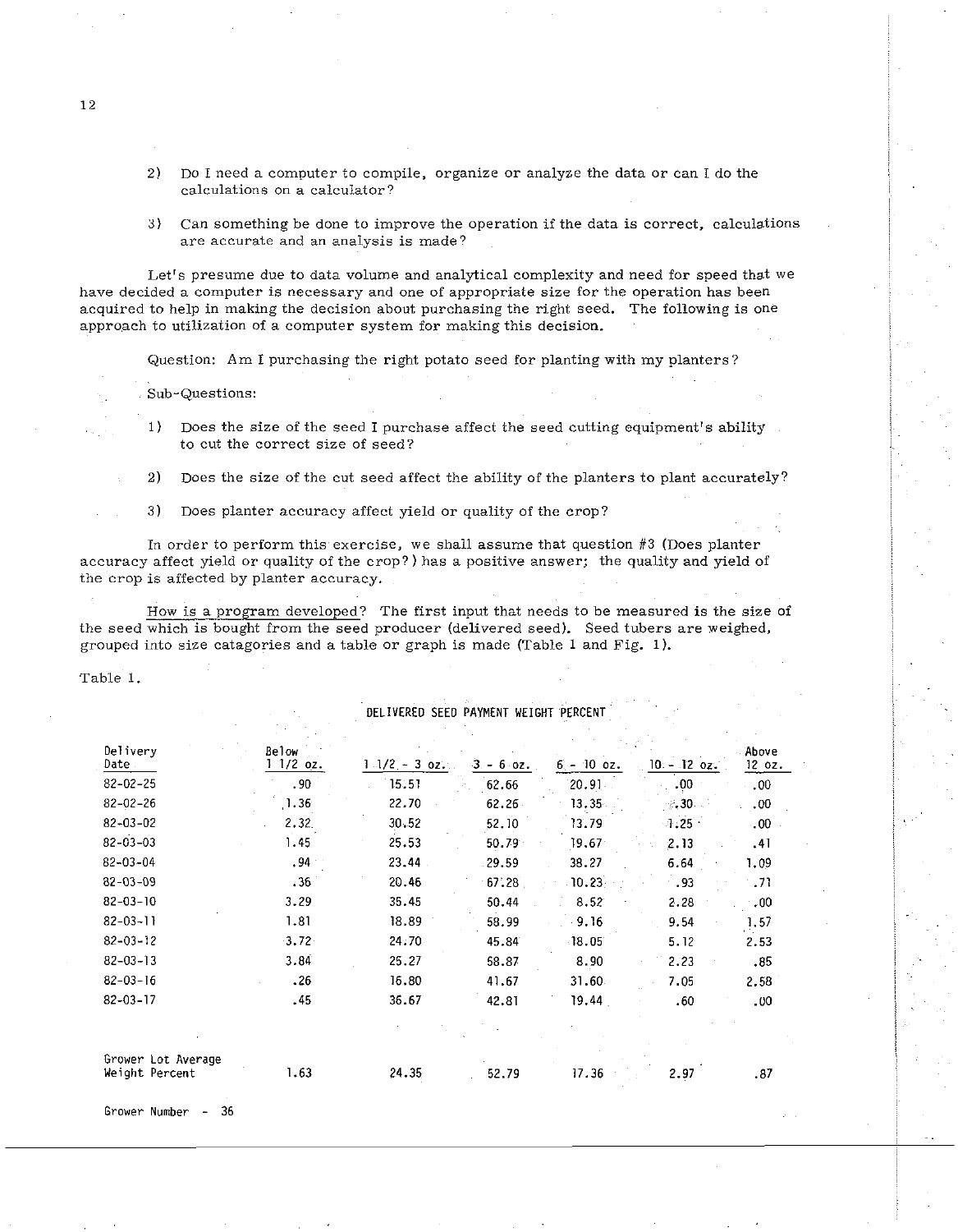

t sty

Next a sample of the pieces of tuber cut from the delivered seed are weighed as they came out of the cutters. These data are grouped and a graph (Fig. 2) is made to present the data



The third input necessary is the placement of the seed in the field by the planter. A standardized area behind the planter is measured and the seed is uncovered. The location of each seed is recorded on a form and the data used to calculate the accuracy of the planter. A graph can be drawn which shows the planters performance over a period of time. (Fig. **3).** 

13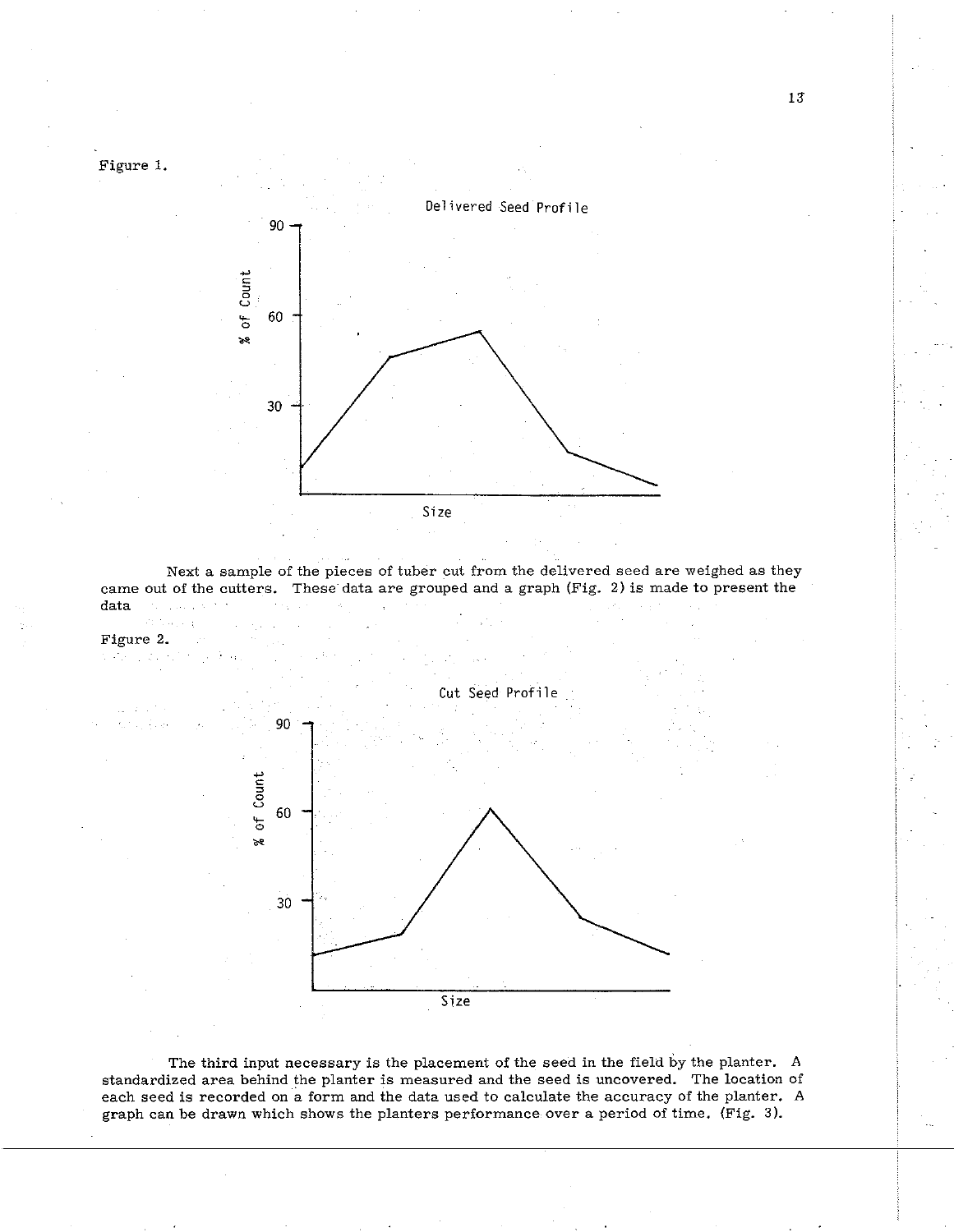

It is not enough to merely collect the data and to suppose by some magic that the computer knows what to do with it. The computer must be taught what to do (programmed) by a competent computer programmer. This process is absolutely essential and cannot be looked on as secondary. The computer will only do what it is asked to do and can only perform tasks that it is programmed to do.

The three sets of inputs can now be correlated (an analysis is made) to determine if any one input has an effect on the other. In this example the graph of the delivered seed profile can be correlated to (overlayed on) the cut seed profile (Fig. 4).

Figure 4.



<sup>14.</sup>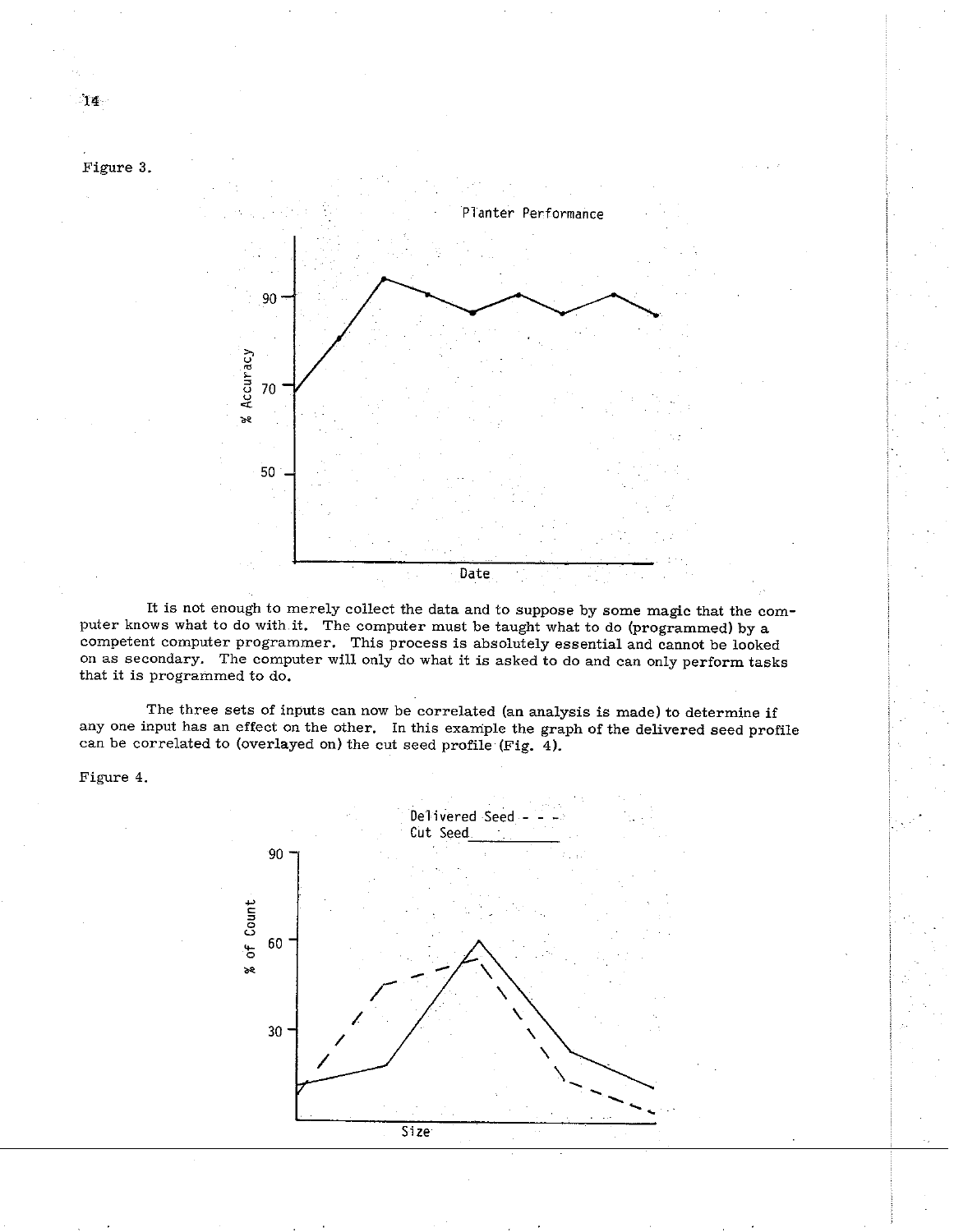We can learn from this that as the size profile of the delivered seed changes, the ability of the cutter to perform changes. A comparison of the cut seed profile (standardized for compliance with a desired seed profile) with the planter performance graph can also be made (Fig.  $5$ ). This graph can show whether or not the quality of the cut seed can affect the planters performance.

Figure 5.



In regards to making a decision about what can be done to improve the productivity of the operation the following analysis can be performed.

- 1) The delivered seed size did affect the ability of the cutter to perform. Therefore, I must purchase seed that is sized for my particular cutter.
- 2) The size profile of the cut seed did affect the accuracy of the planter being used and therefore, I must do a good job of cutting seed.

What do these analysis do for the farmer?

- 1) Reduced seed losses; the average loss of seed between purchasing and planting is approximately 10%. If the price of seed is \$9. 00 per cwt. (includes transportation) and 23 cwt/A are planted, the cost of this loss is \$20.70 per/A. If the loss can be reduced to 8% by doing a better job of purchasing and, or, cutting, the loss is \$16.56 per/A for a savings of \$4.14/A.
- 2) Increased Revenue: Presuming that a more accurate planting job with more uniform sized seed increased yield by 0.5 tons/A and 5% **U.S.** #l's, the return for the program would be approximately \$40/A.

Adding these two benefits together, the dollar return to the grower for a seed program would be approximately \$44.14/A.